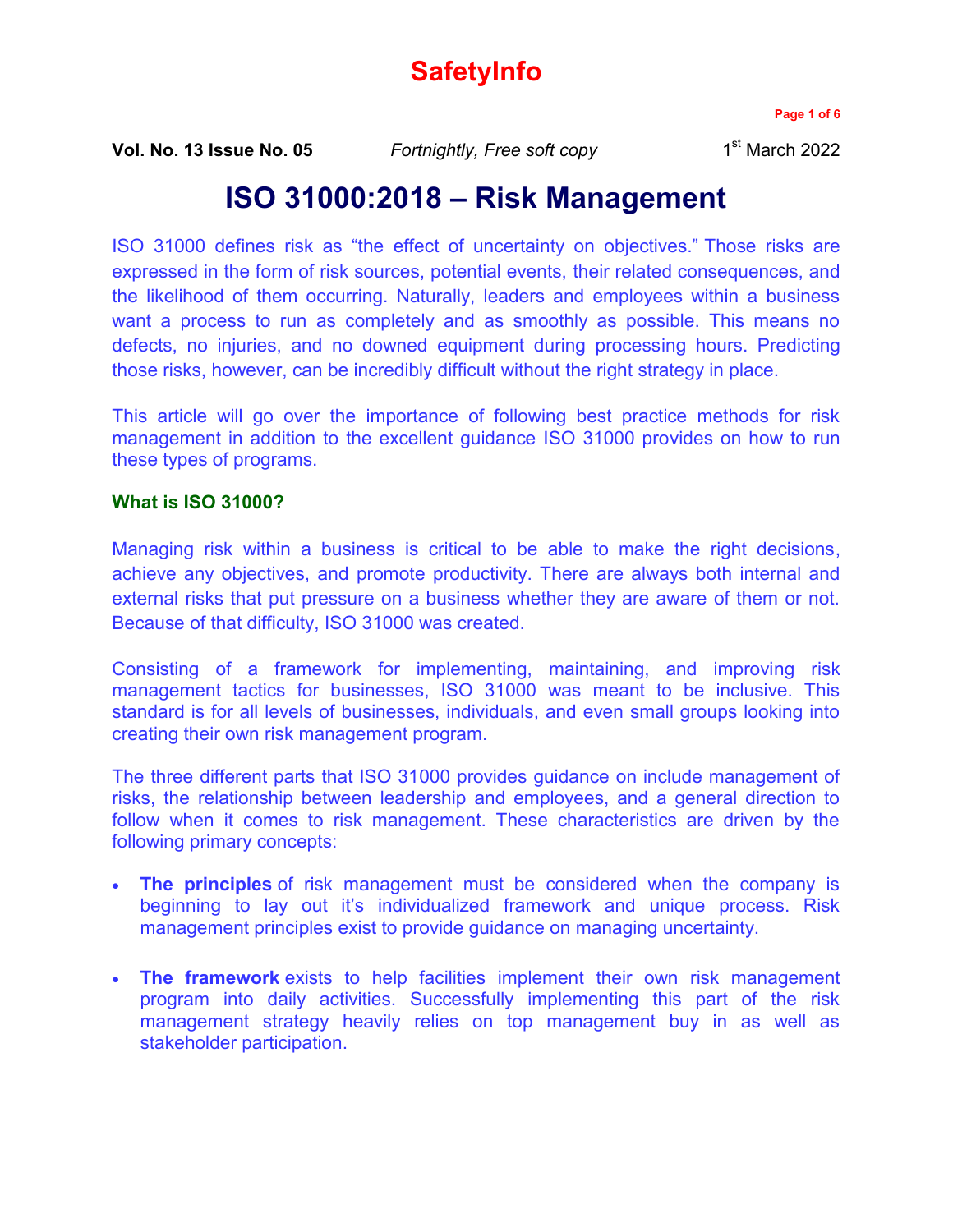**The process** is where the nitty gritty stuff happens. It is the application of company policies and procedures to work towards monitoring and reporting risk. It can be applied at any level of the business structure and heavily relies on decision making.

Risk management is impossible without all three of these concepts and their individual focuses. With that being said, each of those three core concepts will be gone over in more depth as this article progesses.

#### **The Principles of Risk Management**

Managing uncertainty is essential to be successful in taking the right amount of risk, as well as utilizing the right kind of risk. To do so, becoming familiar with the eight principles of ISO 31000 must be step number one. The eight principles of risk management hold value creation and the protection of that value at its core. Those principles include:

- 1. **Integration** To be successful, risk management must be integrated into all existing business operations. There is no action without risk.
- 2. **Structured** Having a structured and comprehensive approach to risk management means formulating a plan and having all the information ready to go.
- 3. **Customized** ISO's 31000 framework as well as the processes the company employs must be customized to their needs. There is no one size fits all option for risk management. A risk management program for office work is going to be wildly different from a risk management program for a car manufacturing plant.
- 4. **Inclusive** It's not just the company itself that takes care of a risk management program, all stakeholders must also be involved. It's a team effort!
- 5. **Dynamic** This means being proactive and responding to changes by first detecting or anticipating a problem before it reaches catastrophic failure rates.
- 6. **Accountable** Staying knowledgeable about any limitations the process may encounter because of a lack of available information is incredibly important for risk management programs.
- 7. **Considerate** Out of all the stages within a risk management program it is important to put people first. Your employees, stakeholders, and customers are relying on a final item that brings forth value. Controlling those risks is one of the primary reasons why good product is delivered.
- 8. **Continuously Improving** By learning and experiencing the current risk management strategy, you will always be finding areas that need improvement. Acting upon that improvement completes the risk management cycle, bringing your company that much closer to a safer and more perfect process.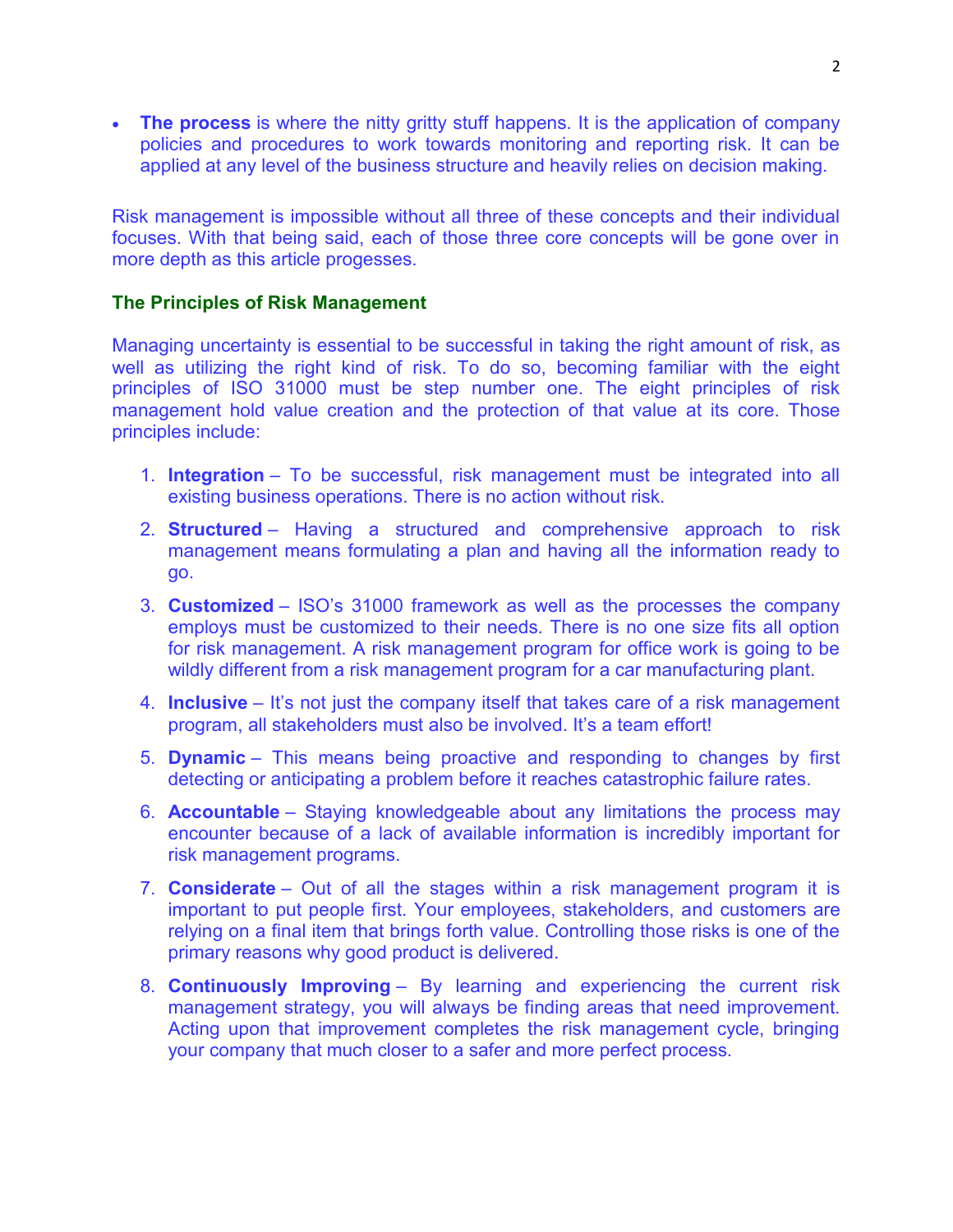The above principles must be considered first before drafting the company's framework for managing risk.

#### **Understanding the ISO 31000 Framework**

The purpose of the ISO 31000 framework is to help companies integrate risk management into their daily activities. It must be remembered that each of the pieces of an ISO 31000 framework for risk management make up a rough guideline. This is because there is no one-size-fits all with risk management, every company is different.

The components of a risk management framework are as follows:

- **Leadership and Commitment** Ensure risk management is integrated into all activities. Leaders can demonstrate their commitment by customizing their unique framework, managing risk efforts with the right resources, and keeping everyone involved accountable.
- **Integration** Put in the effort to understand the organization's structure and context for risk management. In terms of integration, risk management must be a part of the organizational purpose, governance, leadership, commitment, strategy, objectives, and operations. It is necessary for companies to be dynamic in terms of integrating risk management practices.

These next four components of the ISO 31000 framework are often linked to the Plan, Do, Check, Act cycle. However, ISO refers to it as the Plan, Implement, Measure, Learn system.

- **Design** Understand fully both the internal and external context of the company's purpose and where risk is involved.
- **Implementation** Decision-making takes high priority during implementation. This involves developing a plan, identifying when and where decisions are made, and understanding how to manage risk.
- **Evaluation** Periodically measuring the performance of the risk management framework against indicators, behavior, plans, and its purpose is necessary for decision-making that involves changes. If the management system is not helping the company achieve its objectives, something must be altered.
- **Improvement** There are two different factors here, adapting and continually improving. Adapting requires the risk management framework to address both external and internal changes within a process to improve value. Continually improving requires maintaining and evolving integration, therefore improving the effectiveness of the risk management framework.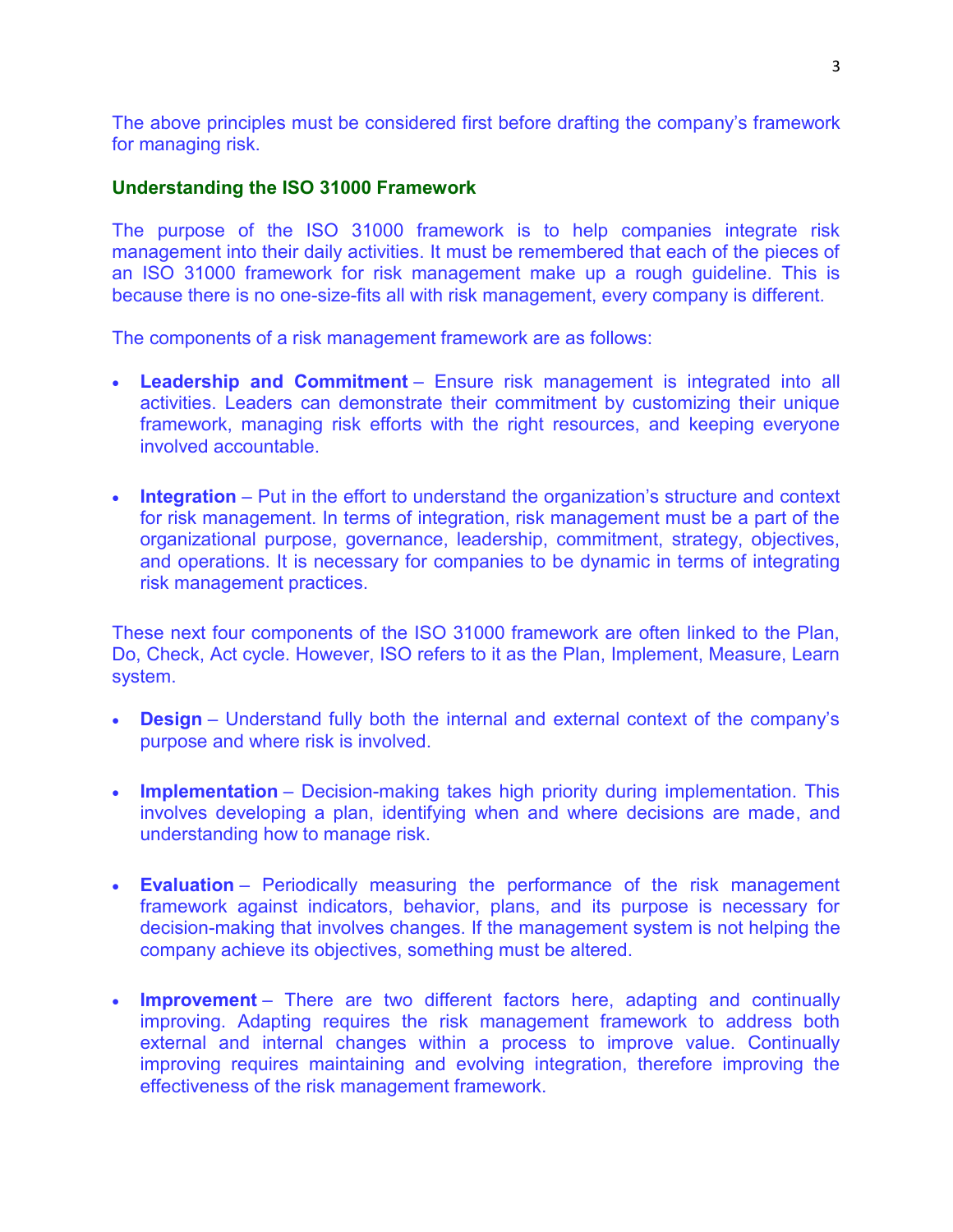#### **Notice any similarities?**

The ISO 31000 framework shares a lot of the same descriptor words as the ISO 31000 principles! While it may seem redundant, these similarities point to how closely linked the strategy's objectives are (the principles) and how those objectives can be reached (the framework).

#### **Types of Risks**

You may be surprised to know that risk can affect the workplace either negatively or positively. This is because risk, in this context, is expressed through the **sources** of risk, **potential** events, the **consequences** of taking any risks, and the **likelihood** of those consequences coming to fruition. With that being said, the definition of risk within an industry is quite a bit more ambiguous than what we may attribute as risky behavior normally.

There are three different categories of risk that ISO 31000 specifies:

- 1. **A hazard risk is classified as a negative outcome to an uncertain event.**
	- 1. Hazard risks are more than just work-related injuries and illnesses. Remember, it's an outcome with a negative effect on the company. This can mean anything from marketing risks to financial risks.
	- 2. Try using the hierarchy of hazards to mitigate these hazard risks, at least for the safety related risks.
- 2. **A control risk is defined by its innate sense of uncertainty. It is the uncertainty of an event occurring, but also not knowing what the consequences hold if it does take place.**
	- 1. Control risks are a bit more difficult to tackle as both sides are unknown. What it comes down to is project management and critical decisionmaking.
	- 2. Remember that sometimes risks must be taken!

#### 3. **The last risk option is referred to as opportunity. This is when an uncertain event occurs, and positive consequences follow.**

- 1. Taking an opportunity risk, while uncertain if it will happen, the outcome is known within reason. However, there are some companies that have a higher risk tolerance than others.
- 2. Opportunity risks may present themselves as workers needing and wanting a new space to accommodate their growing department. The positive consequences result in happier and healthier employees that are safer and more satisfied with their jobs.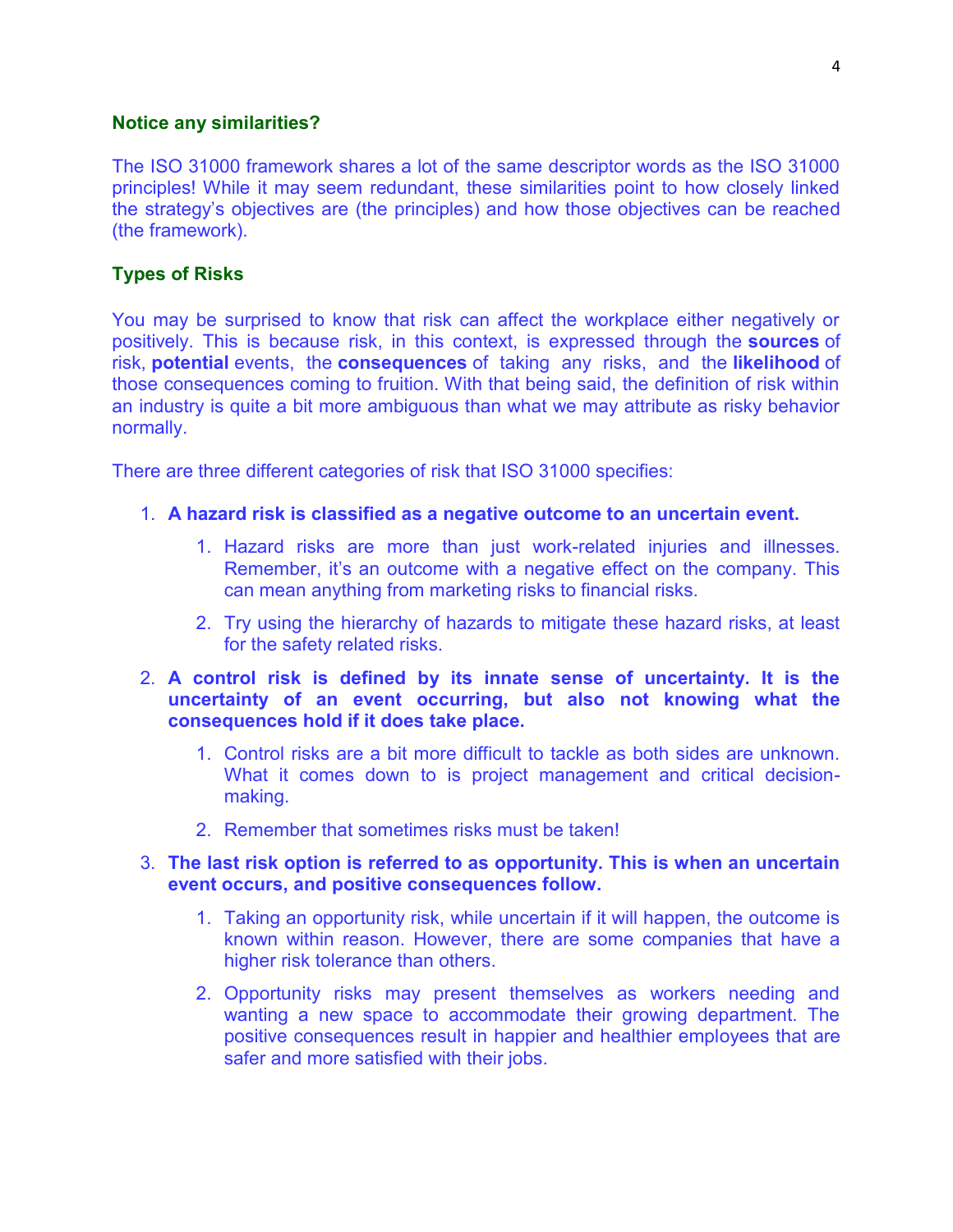Recognizing these types of risks and establishing a standard tolerance level for approaching risks is critical for creating a robust risk management program. Without this, risk treatment and the collaboration that goes into a risk management process will lack a basic understanding of risk level.

#### **The Risk Management Process**

The risk management process is iterative due to the often-repetitive nature of select steps to generate different risk management outcomes. The risk management process utilizes the systematic application of policies and procedures in relation to communication, establishing context, and monitoring, treating, reviewing, and documenting risk within workplace objective and activities.

The diagram that ISO 31000 provides for visualizing the risk management process has several different pieces. The very center is where it all begins. Risk assessment, risk treatment, and the scope, context, and criteria of the business' efforts in risk management is located there. The next layer involves communication and consultation as well as monitoring and review. The last part of this diagram is the recording and reporting section.

Think of this diagram as proceeding from the inside out, where the identified risk is focused on first. The farther out the layers go in this diagram, the more information the user has obtained to work with. All of which eventually leads them to making a calculated decision for the company.

### **Workplace Safety & Risk Management**

Workplace safety is defined as the level of safety, health, and well-being employees are subject to in their working environment. OSHA and other regulatory organizations take this subject very seriously by either enforcing safety guidelines for unique environments or creating new voluntary standards that have been proven to decrease workplace accidents.

With that being said, workplace safety and risk management go hand in hand when it comes to business operations. You can't have one without the other, and because of that, it is important to establish and follow the risk management program guidelines put out by ISO 31000.

#### **Hazard Risk Assessment**

Remember when we discussed the center of the risk management process that ISO outlines? Within the center of risk assessment there are three different categories:

- 1. Risk Identification
- 2. Risk Analysis